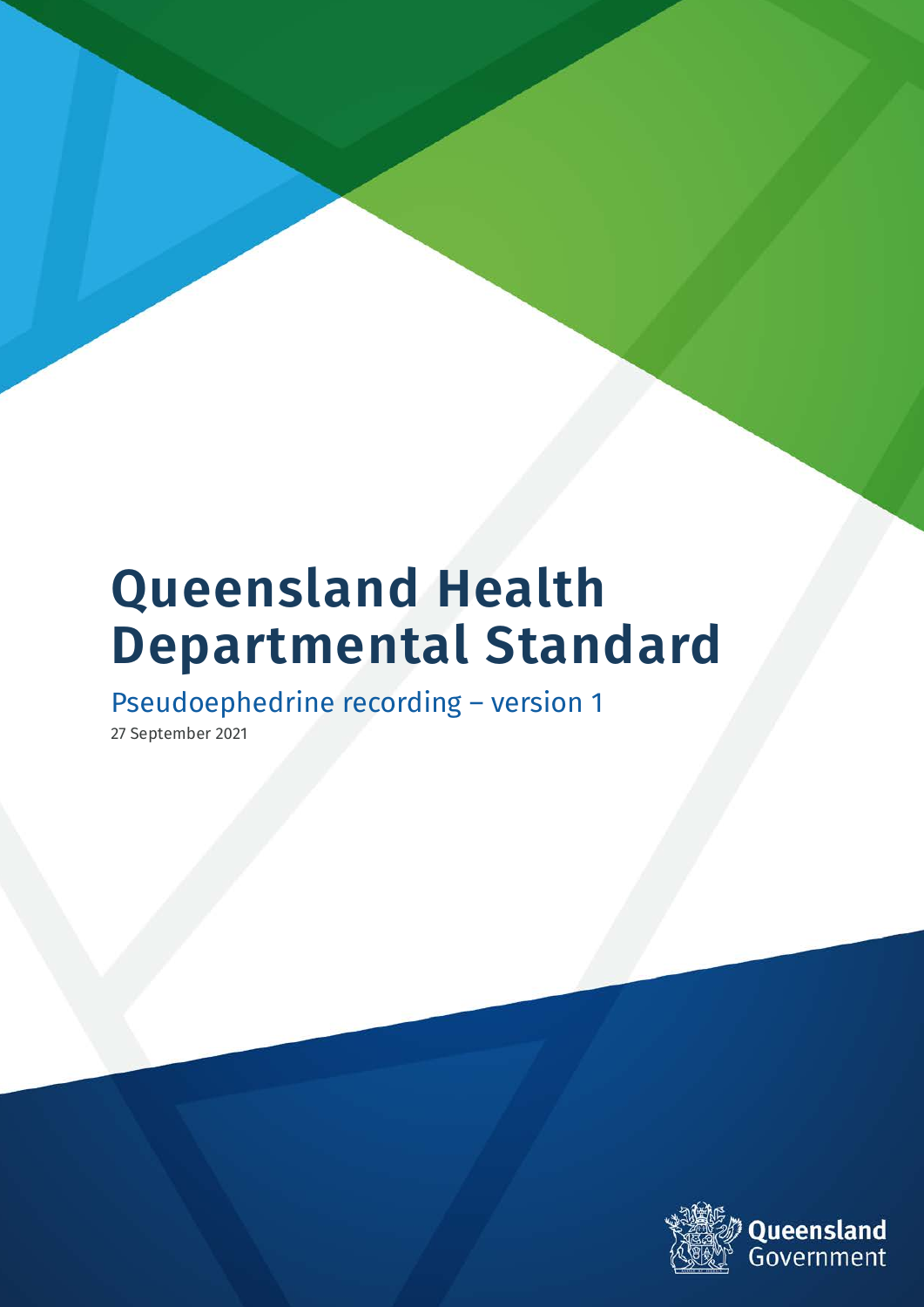#### **Queensland Health Departmental Standard Pseudoephedrine recording – version 1**

Published by the State of Queensland (Queensland Health), September 2021 This document is licensed under a Creative Commons Attribution 3.0 Australia licence.



To view a copy of this licence, visit creativecommons.org/licenses/by/3.0/au

© State of Queensland (Queensland Health) 2021

You are free to copy, communicate and adapt the work, as long as you attribute the State of Queensland (Queensland Health).

#### **For more information contact:**

Chief Medical Officer and Healthcare Regulation Branch, Prevention Division, Queensland Health, GPO Box 48, Brisbane QLD 4001, email **HLIU@health.gld.gov.au** 

#### **Disclaimer:**

The content presented in this publication is distributed by the Queensland Government as an information source only. The State of Queensland makes no statements, representations or warranties about the accuracy, completeness or reliability of any information contained in this publication. The State of Queensland disclaims all responsibility and all liability (including without limitation for liability in negligence) for all expenses, losses, damages and costs you might incur as a result of the information being inaccurate or incomplete in any way, and for any reason reliance was placed on such information.

#### **Version control**

| <b>Version</b> | <b>Replaces version</b> | Date approved  | <b>Commencement</b><br>date |
|----------------|-------------------------|----------------|-----------------------------|
|                | ΝA                      | 12 August 2021 | 27 September 2021           |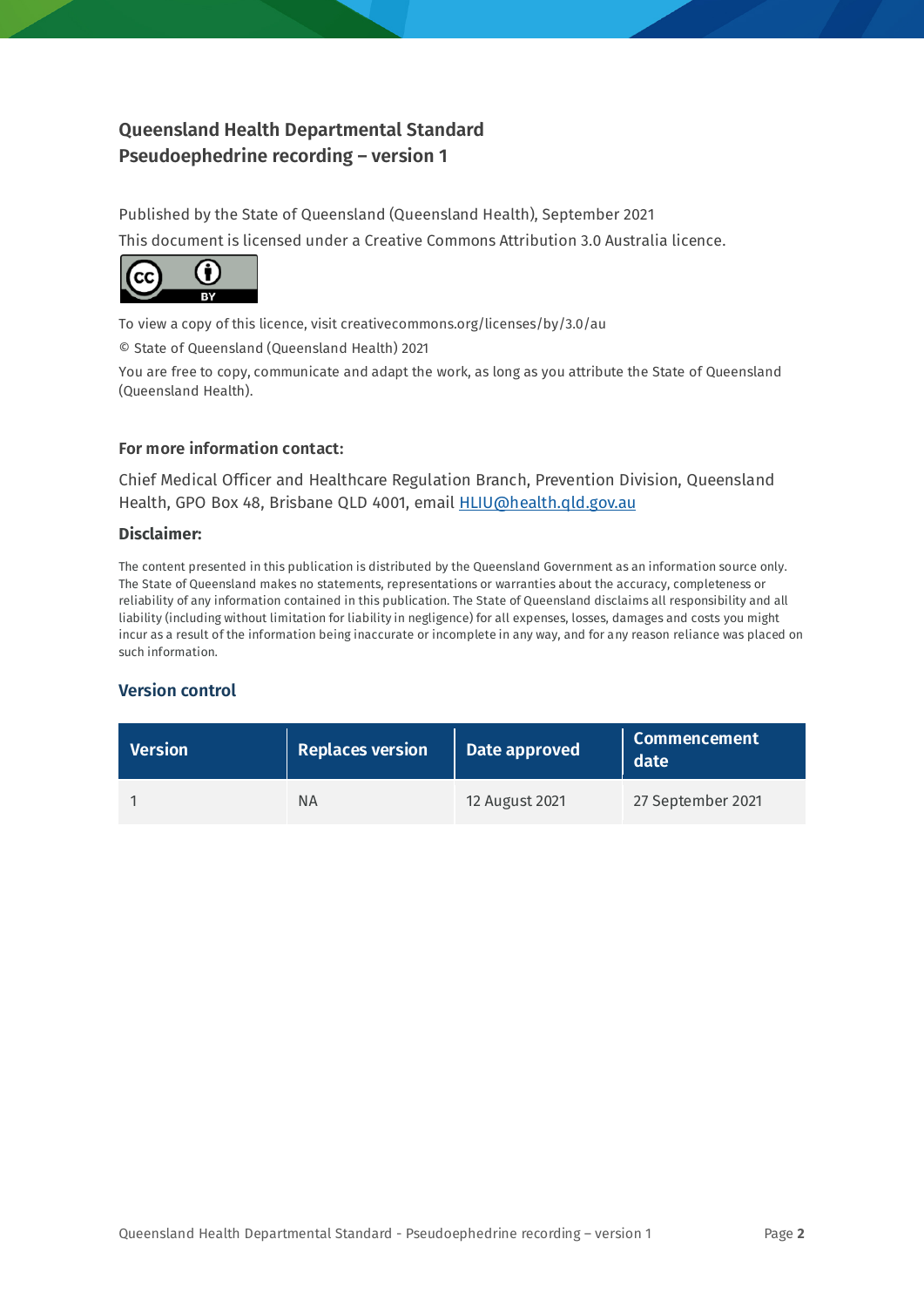### **Contents**

| <b>Preface</b>                                        | 4  |
|-------------------------------------------------------|----|
| <b>Object</b>                                         | 5. |
| <b>Scope</b>                                          | 5. |
| Section 1 - System integrity, security and capability | 6  |
| Section 2 - System report output                      |    |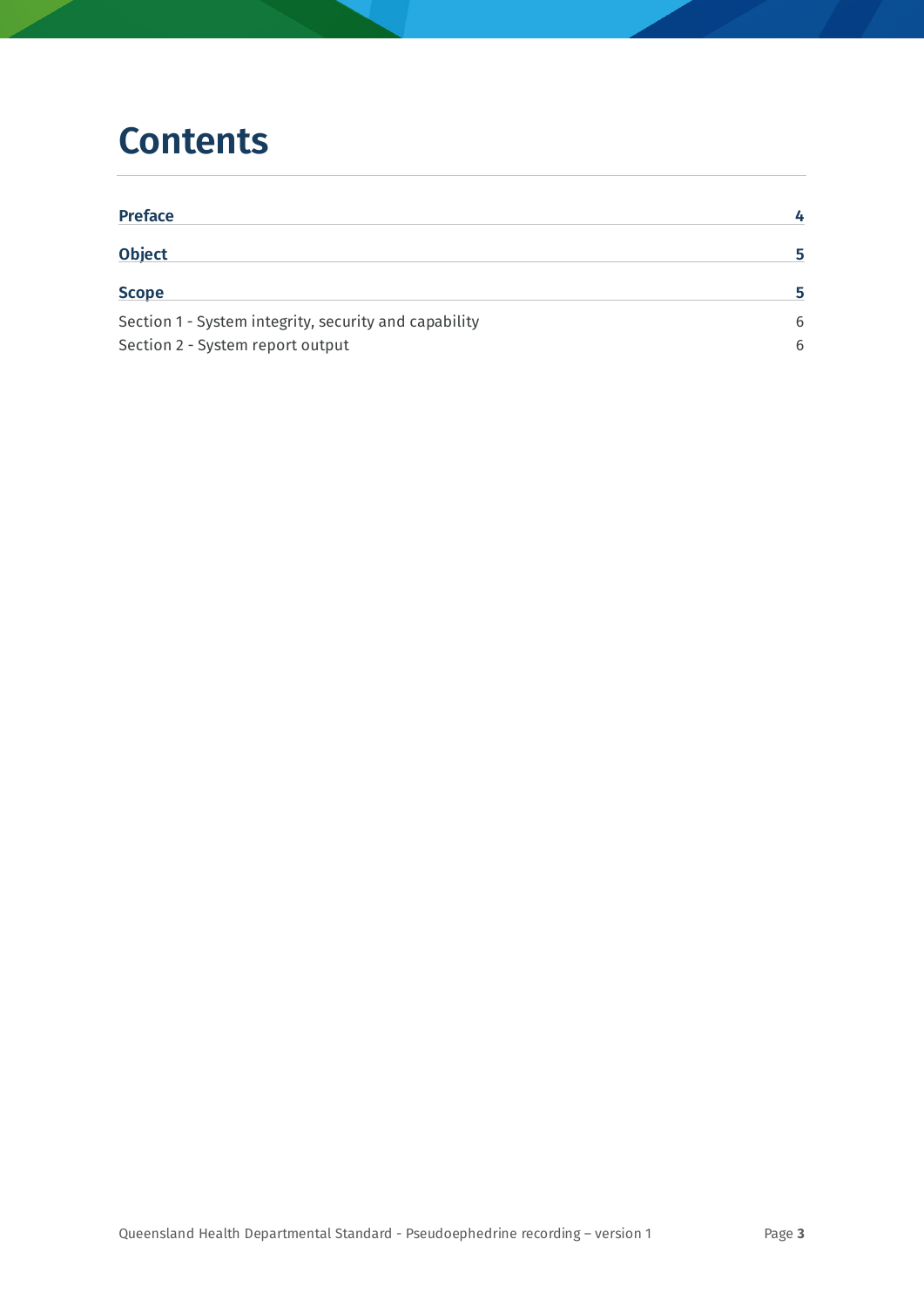### <span id="page-3-0"></span>**Preface**

The *Medicines and Poisons Act 2019* (the Act) establishes a contemporary framework for the regulation of medicines, poisons, pesticides and other prohibited substances in Queensland. This framework will impact a broad range of persons.

This framework includes three regulations (the Regulations):

- Medicines and Poisons (Medicines) Regulation 2021;
- Medicines and Poisons (Poisons and Prohibited Substances) Regulation 2021; and
- Medicines and Poisons (Pest Management Activities) Regulation 2021.

The Act authorises the Chief Executive of Queensland Health to make departmental standards in relation to matters regulated under the Act (section 233, Part 4, Chapter 7 of the Act).

A departmental standard outlines the mandatory expectations and specific requirements needed to ensure regulatory compliance with the Act and Regulations.

This Standard (Pseudoephedrine recording standard) has been made by the Director-General, Queensland Health in accordance with section 233 of the Act.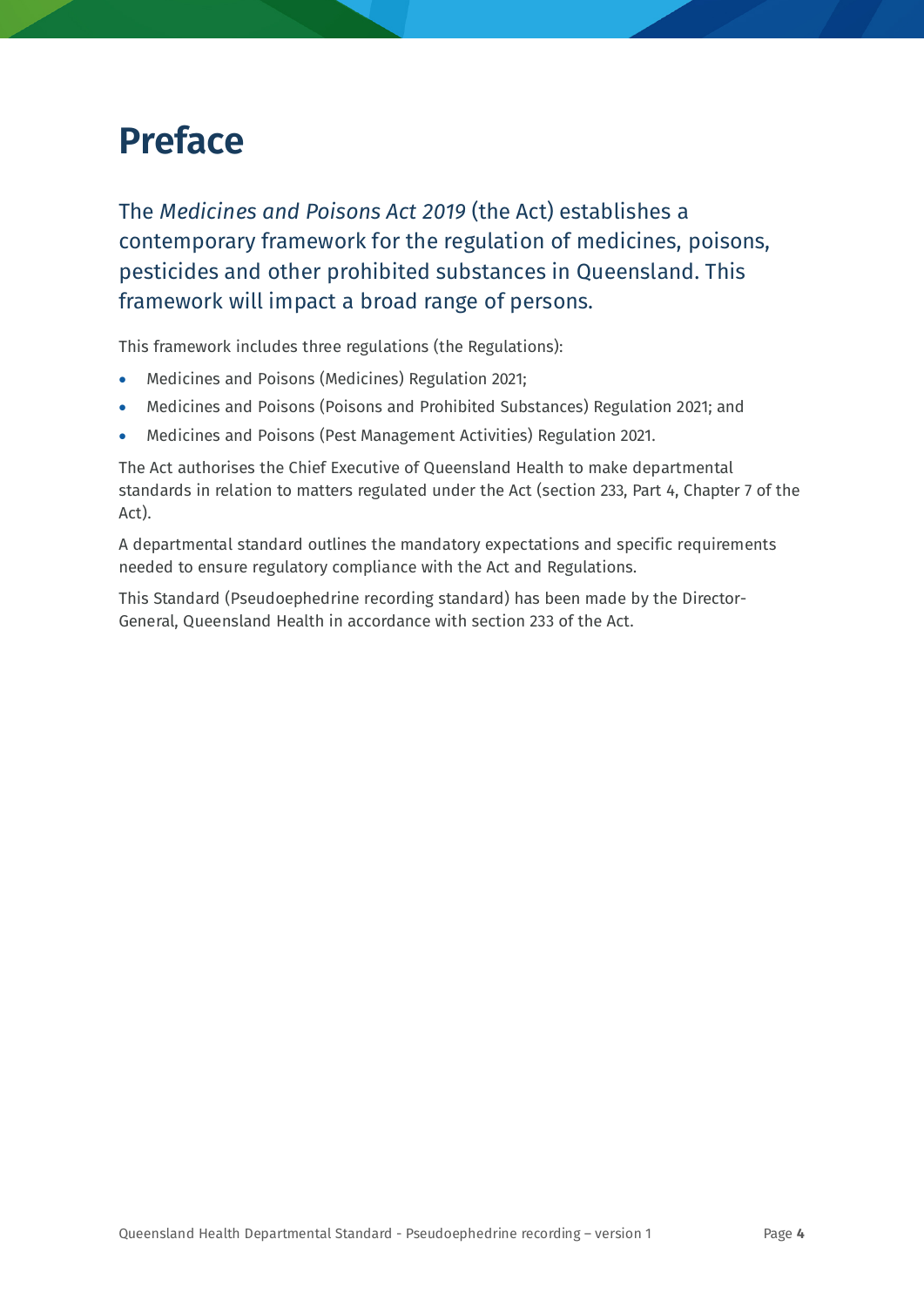## <span id="page-4-0"></span>**Object**

Pseudoephedrine is used therapeutically for the relief of sinus and nasal congestion associated with conditions such as sinusitis and the common cold. In recent decades, however, pseudoephedrine has become sought after for non-therapeutic purposes, including for the manufacture of illicit drugs.

In order to minimise the risk of pseudoephedrine being diverted for illicit use, the Medicines and Poisons (Medicines) Regulation 2021 (Medicines Regulation) requires a pharmacist who sells pseudoephedrine to make a record of the sale in a way that complies with this standard. A record made in accordance with this standard will be available in an online, realtime electronic form, and will assist pharmacists to make an informed decision on the appropriateness of a proposed sale. The record may also be accessed, under certain circumstances, by the Queensland Police Service and Queensland Health.

### <span id="page-4-1"></span>**Scope**

This standard applies to pharmacists in Queensland who make a record of the sale of pseudoephedrine (section 162 of Medicines Regulation) and includes sales on prescription. The requirement to make a record of the sale applies in addition to other requirements in the Medicines Regulation that apply when selling Schedule 3 medicines, including the requirement to establish a therapeutic need for the medicine, to attach a label to the medicine and to give instructions about the appropriate way to use the medicine.

The mandatory requirements for the record keeping systems to be used by pharmacists in accordance with this Standard are set out in Section 1 (System integrity, security and capability) and Section 2 (System report output) below.